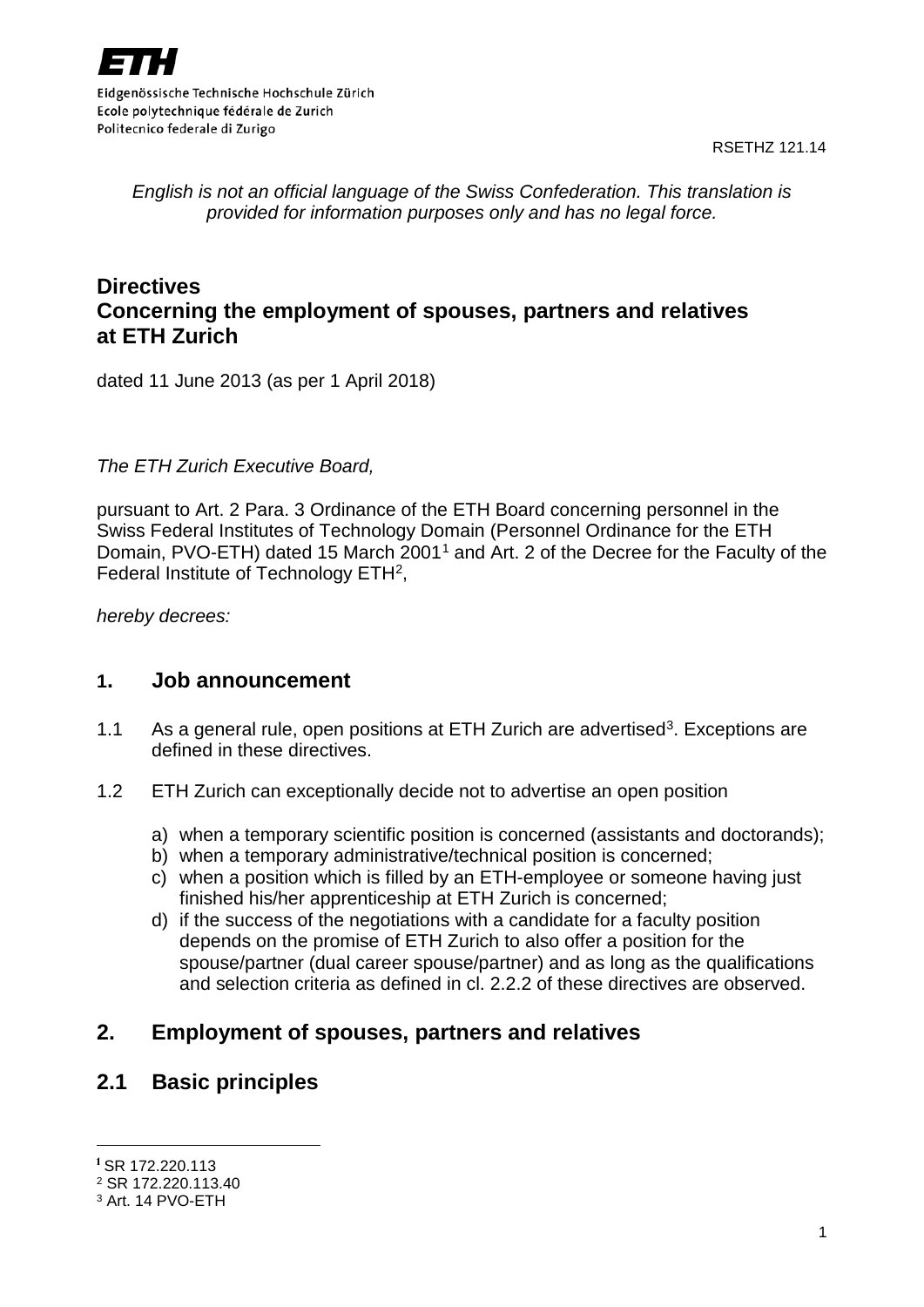- 2.1.1 In order to prevent a conflict of interest or potentially perceived conflict of interests by third parties, employees of ETH Zurich (collaborators and superiors) including professors who are married with each other or live with a partner are to be employed in such a way as to prevent them being directly sub- or superordinated. The same applies to people related by marriage or up to a seconddegree relative[4](#page-1-0).
- 2.1.2 They are further to be employed in another area i.e. generally in another Department and/or unit in central administration<sup>[5](#page-1-1)</sup> than their spouse/partner. Fake constructions are not allowed.
- 2.1.3 If two employees of ETH Zurich marry or form a couple, their employment situation has to be changed so as to be in line with cl. 2.1.1, likewise when temporary positions are being prolonged. If the question of sub- or superordination becomes relevant due to a change of the personal circumstances, the employees concerned are obliged to immediately inform the personnel manager in charge and the Office for Faculty Affairs respectively.
- 2.1.4 People responsible for personnel matters at ETH Zurich inform the employees and the candidates applying for positions at ETH Zurich about these directives. Consequently, the people concerned are asked to inform the personnel manager and staff members of the Office for Faculty Affairs respectively about dual career issues.
- 2.1.5. Confidential information which the dual career couple gains in the context of their respective duties at ETH Zurich are to remain confidential and are not to be disclosed to the partner.

#### **2.2 Selection and employment procedure**

- 2.2.1 Spouses and partners of employees of ETH Zurich and other persons who are related to each other as defined in cl. 2.1.1 and who are looking for a job at ETH Zurich have to apply for advertised positions and to go through the standard hiring process.
- 2.2.2 The qualification and selection criteria apply for these persons in the same way as they apply for any other candidate who is applying for a position.
- 2.2.3. The hiring procedure is to be carried out in an open and transparent way.
- 2.2.4 The employments obey the relevant law governing regulations in the ETH Act $6$ (Federal Act on the Federal Institutes of Technology), in the Personnel Ordinance for the ETH Domain<sup>[7](#page-1-3)</sup> and in the Ordinance of the scientific staff at ETH Zurich (Verordnung über das wissenschaftliche Personal der ETH Zürich<sup>8</sup>, German

 $\overline{a}$ 

<span id="page-1-0"></span><sup>4</sup> Version according to the decision of the Board of ETH of 27 March 2018, in force since 1 April 2018

<span id="page-1-1"></span><sup>5</sup> Version according to the decision of the Board of ETH of 27 March 2018, in force since 1 April 2018

<span id="page-1-2"></span><sup>6</sup> SR 414.110

<span id="page-1-3"></span><sup>7</sup> SR 172.220.113

<span id="page-1-4"></span><sup>8</sup> RSETHZ 516.1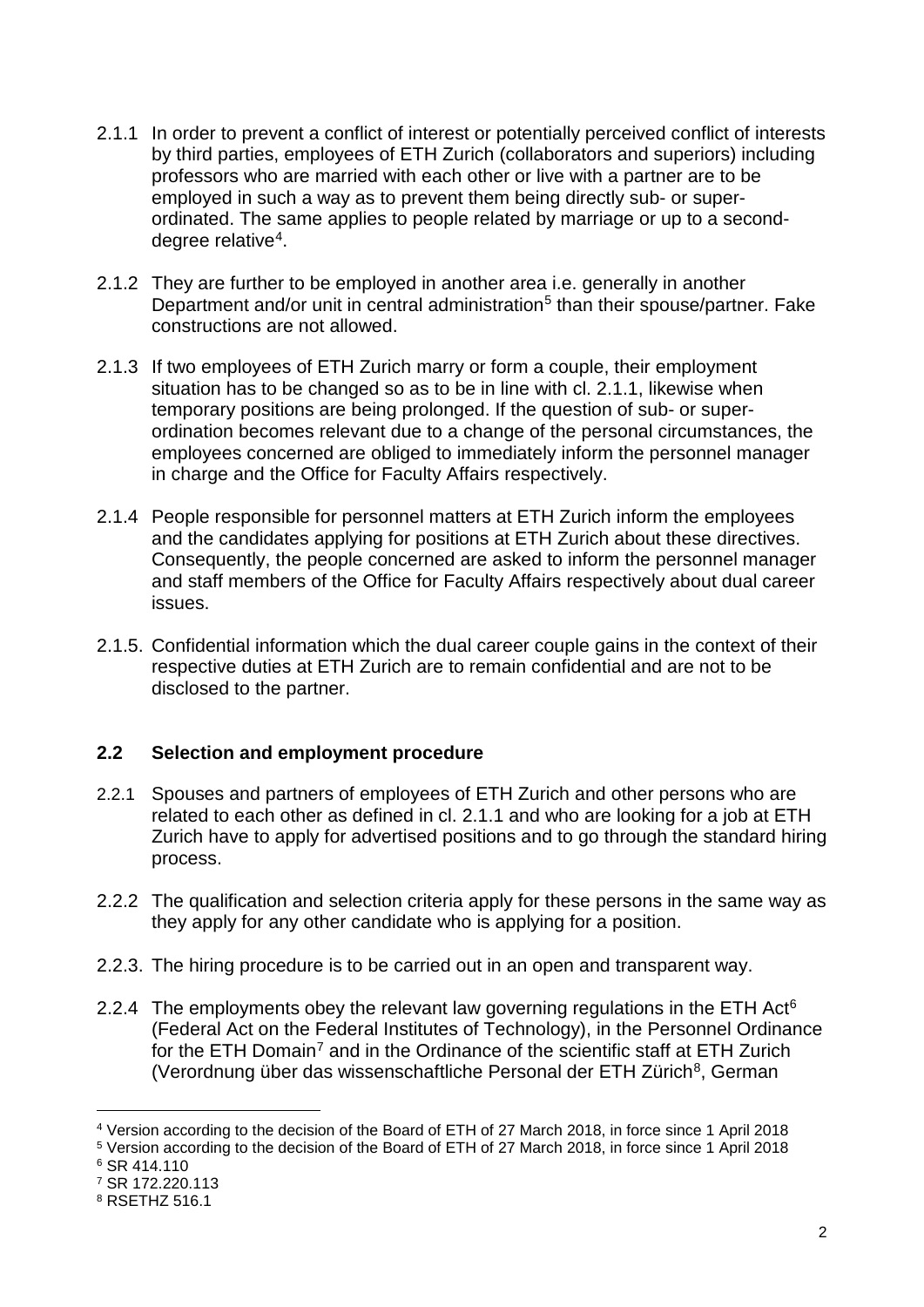version only). For scientific positions, the employment contract is always temporary.

2.2.5 When deciding on an employment of a spouse/partner of an ETH-employee or of other relations as defined in cl. 2.1.1, the persons concerned have to abstain from voting.